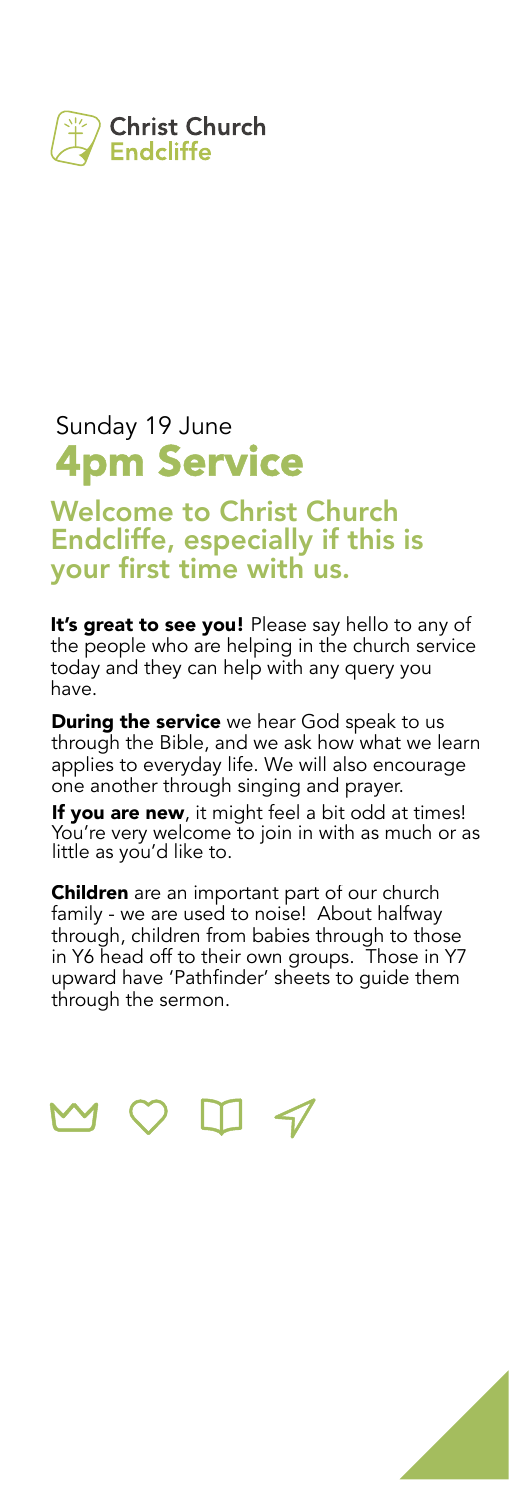# **Service Outline**

#### **Welcome & Introduction** Ed Pennington

**Songs** Holy holy holy Creator God

**Baptism** Mabel Suraya George

See separate sheet

**Song** The Blessing

Children's Church (Y1-6) runs in the Scout Hut (they will be brought back to the lobby after the service), and Sparklers (pre-school and reception) & creche are in the hall.

**Prayers** Ruby Robinson

#### **Confession and assurance**

**Our heavenly Father thank you that you love us and care for us all the time. We know that this week we have not always lived the way you tell us. We have done wrong things and not done all the good things we should have done. Only you can save us, so please forgive us and help us to live as your friends. We ask this in Jesus' name. Amen.**

May the God of love and power forgive us and free us from our sins, heal and strengthen us by his Spirit, and raise us to new life in Christ our Lord. Amen.

| Song           | My worth is not in what I own |  |
|----------------|-------------------------------|--|
| <b>Reading</b> | Rosie Bridgewater             |  |
| 1 John 4:1-6   |                               |  |
| Sermon         | Rob Bridgewater               |  |
| Song           | Hallelujah! What a saviour    |  |

**Closing Prayer**

#### Test the spirits

**Sermon Notes**

**1 John 4:1-6**

Know God's Spirit!

# **Family Tabletalk**

Here's a question for parents and children to discuss over a meal one day… what do use to check that others are telling us the right things about God?